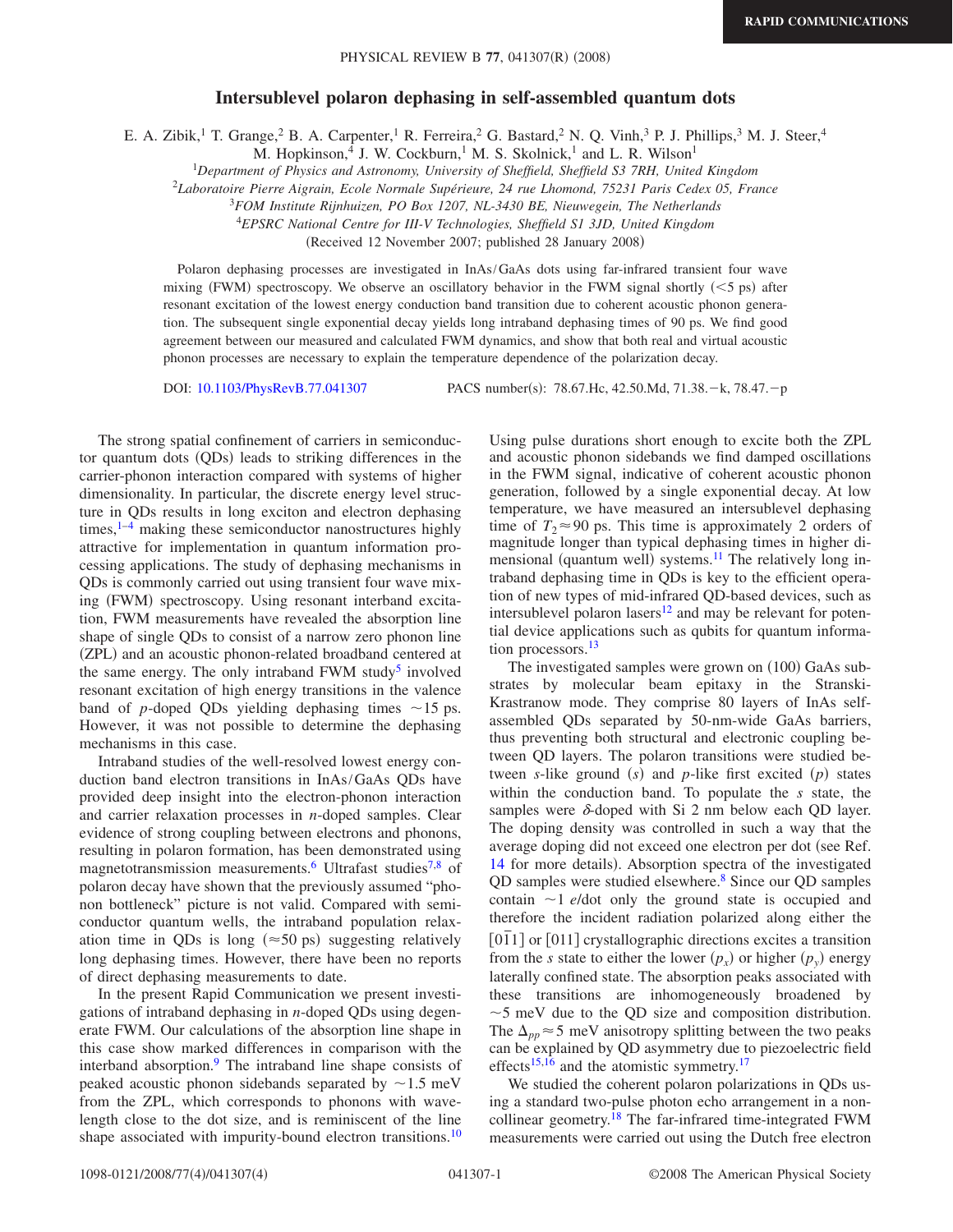<span id="page-1-0"></span>

FIG. 1. (Color online) Comparison of time integrated FWM (dashed line) and pump-probe (solid line) signals measured at 10 K and transition energy of  $\sim$  53 meV as a function of the delay time between the incoming pulses. The inset exhibits the absorption squared and FWM signal intensity at peak maximum vs the transition energy for the same sample. Also shown is the schematic diagram of the polaron energy structure in InAs QDs.

laser (FELIX) which provides subpicosecond, tuneable laser pulses. We used a ratio of 1:2 between the two incoming pulses with wave vectors  $\mathbf{k}_1$  and  $\mathbf{k}_2$ , and the intensity of the third order nonlinear signal was measured in the  $2\mathbf{k}_2 - \mathbf{k}_1$ direction. The applied peak power density was  $\sim$  50 W/mm<sup>2</sup>.<sup>[19](#page-3-16)</sup> The measurements were performed in the  $\chi^{(3)}$  regime, where the intensity of the FWM signal has a cubic dependence on the excitation intensity.

The comparison between the FWM signal and the pumpprobe signal at the same  $s-p_x$  transition energy of 53 meV is shown in Fig. [1.](#page-1-0) To verify that the FWM signal arises from excitation in resonance with the  $s-p_x$  transition in the QDs we measured the spectral dependence of the FWM signal amplitude and find a good correspondence with the square of the linear  $s-p_x$  absorption signal (inset Fig. [1](#page-1-0)).

Unlike pump-probe, the FWM signal is sensitive not only to changes in carrier population but also to a decay of coherent optical polarizations, thus providing a direct measurement of the excited carrier dephasing time. The decay time of the FWM signal is fitted with a single exponential curve yielding  $\tau_{FWM} \approx 22$  ps. In the case of inhomogeneously broadened transitions the dephasing time is  $T_2 = 4 \tau_{FWM}^{20}$  $T_2 = 4 \tau_{FWM}^{20}$  $T_2 = 4 \tau_{FWM}^{20}$  and thus the low temperature dephasing time of the  $s-p_x$  transition is  $T_2 \approx 88$  ps. This is close to the value  $2T_1 \approx 100$  ps deduced from independent pump-probe measurements. The homogenous linewidth  $\Gamma_2 = 2\hbar/T_2$  can be decomposed as the sum of population relaxation  $\Gamma_1 = \hbar / T_1$  and pure dephasing  $\Gamma_2^* = 2\hbar / T_2^*$  contributions.<sup>22</sup> The relation  $T_2 \approx 2T_1$  indicates that pure dephasing processes are negligible at low temperature.

We find that at low temperature the polaron dephasing time decreases from  $T_2 \approx 88$  ps at an excitation energy  $\hbar \omega \approx 53$  meV to  $T_2 \approx 60$  ps at  $\hbar \omega \approx 48$  meV.<sup>23</sup> This is consistent with the energy dependence of the polaron decay time  $T_1$ ,<sup>[8](#page-3-5)[,21](#page-3-20)</sup> which decreases as the polaron energy approaches that of the LO phonon. As we have shown in Ref. [8,](#page-3-5) the polaron relaxation to the ground state is due to anharmonic disintegration of polarons into two high energy acoustic

<span id="page-1-1"></span>

FIG. 2. (Color online) Calculated InAs single-dot polaron absorption at different temperatures. The ZPL transition energy is taken as zero energy. Inset shows the comparison between the acoustic phonon sidebands for intersublevel polaron (solid line) and ground state exciton (dashed line) at  $T=80$  K. The ZPL is not considered for clarity.

phonons, leading to the following temperature dependence:  $\Gamma_1 = [1 + N(\hbar \omega_p / 2)]^2 \hbar / T_1^0$ , where  $N(\hbar \omega) = 1/(e^{\hbar \omega / \hbar} T - 1)$  is the Bose occupation number,  $T_1^0$  is the polaron lifetime at low temperature, and  $\hbar \omega_p$  is the *s* to  $p_x$  energy transition. But as we shall see below,  $\Gamma_2 \gg \Gamma_1$  when the temperature is increased, indicating that pure dephasing processes become dominant.

In order to take into account additional sources of dephasing, we consider the polaron interaction with bulklike longitudinal acoustic (LA) phonon modes:

$$
V = \sum_{i,j} \sum_{q} M_q^{ij} (a_q + a_{-q}^+) |i\rangle\langle j| \tag{1}
$$

where  $M_q^{ij} = D_c \sqrt{\frac{\hbar q}{2\rho c_s V}} \langle i|e^{i\mathbf{q} \cdot \mathbf{r}}|j\rangle$  and  $|i\rangle$  denotes the polaron state with the dominant component of the electron wave function  $i=s$ ,  $p_x$  or  $p_y$ . The deformation potential constant for the conduction band is taken as  $D_c$ =−7.2 eV,<sup>24</sup> the sound velocity is  $c_s$ = 5000 m s<sup>-1</sup> and the density  $\rho$ = 5.32 g cm<sup>-3</sup>. The diagonal parts within the polaron basis  $(i=j)$  are treated within the independent Boson model, $^{25}$  and results in phonon sidebands as replicas to the ZPL. The lineshape of the absorption as a function of the energy detuning  $\varepsilon$  is then given by  $A(\varepsilon) = Ze^{f}(\varepsilon)$ , where the exponential part is taken in the convolution sense  $(e^f = \delta + f + f \otimes f/2 + \cdots)$  of the function:

<span id="page-1-2"></span>
$$
f(\varepsilon) = \sum_{q} \frac{|M_q^{p_x p_x} - M_q^{ss}|^2}{\varepsilon^2} [N(|\varepsilon|) + \Theta(\varepsilon)] \delta(|\varepsilon| - \hbar \omega_q), (2)
$$

where  $\Theta$  is the Heaviside function. The weight of the ZPL is given by  $Z = \exp[-\int_{-\infty}^{+\infty} \frac{d\epsilon f(\epsilon)}{d\epsilon}$ . Calculation of  $A(\epsilon)$ , convolved with a Lorentzian of linewidth  $\Gamma_2$  as calculated below, is shown in Fig. [2](#page-1-1) for different temperatures. Due to cancellations of the contributions from *s* and *p* levels for long wavelength phonons in Eq. ([2](#page-1-2)),  $f(\varepsilon)$  behaves as  $\varepsilon^4$  close to zero detuning  $\varepsilon = 0$  and is peaked around 1.5 meV, which corresponds to phonons with wavelength of about the dot size. $26$  As a consequence, instead of a broad peak at the op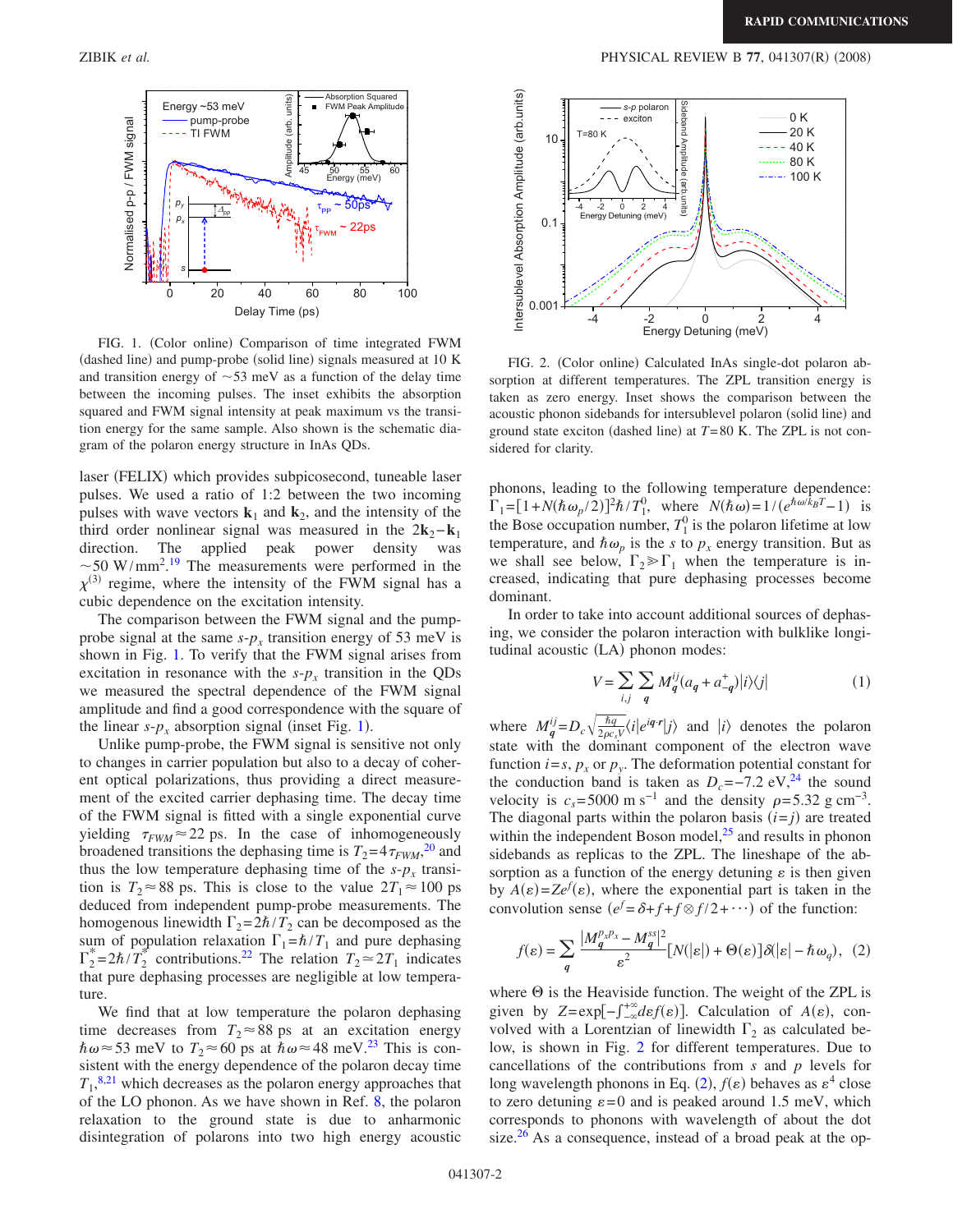tical transition energy as in the interband case, this leads to the appearance of two peaks separated from the ZPL in the absorption spectrum (see inset of Fig.  $2$ ).

As the ZPL is given by a delta function in Eq.  $(2)$  $(2)$  $(2)$ , the diagonal parts of the phonon coupling do not contribute to the linewidth  $\Gamma_2$ . On the other hand, off-diagonal acoustic phonon coupling between the close-in-energy  $p_x$  and  $p_y$ states are expected to contribute to pure dephasing processes. Taking into account these off-diagonal interactions with acoustic phonons up to two phonon processes, $27$  we have calculated analytically the broadening associated with real and virtual transitions from the  $p_x$  state to the  $p_y$  state:<sup>28</sup>

<span id="page-2-0"></span>
$$
\Gamma_2^* = \frac{1}{2\pi} \int_0^{+\infty} d\varepsilon \frac{4\Delta_{pp}^2}{(\varepsilon + \Delta_{pp})^2} \times \frac{\Gamma_{pp}^2(\varepsilon)N(\varepsilon)[N(\varepsilon) + 1]}{(\varepsilon - \Delta_{pp})^2 + \left(\frac{\Gamma_{pp}(\varepsilon)[N(\varepsilon) + 1]}{2}\right)^2},
$$
\n(3)

where  $\Gamma_{pp}(\varepsilon) = 2\pi \Sigma_q |M_q^{p_x p_y}|^2 \delta(\varepsilon - \hbar \omega_q)$ . The integration of  $\Gamma_2^*$ around  $\varepsilon = \Delta_{pp}$  corresponds to the linewidth  $N(\Delta_{pp})\Gamma_{pp}(\Delta_{pp})$ of the real transition from  $p_x$  toward  $p_y$  by absorption of acoustic phonons, while phonons with an energy which is not in resonance with  $\Delta_{pp}$  are responsible for virtual transitions, i.e., simultaneous absorption and emission of phonons of same energies but different wave vectors. By analyzing Eq. ([3](#page-2-0)) we found that phonons which contribute mainly to these virtual transitions have energies  $\varepsilon$  between 2 and 3 meV, and their contribution to the dephasing is proportionnal to  $N(\varepsilon)$ [*N*( $\varepsilon$ )+1]. Therefore the full width at half maximum of the single dot homogeneous line  $\Gamma_2 = \Gamma_1 + \Gamma_2^*$  has a strong temperature dependence.

We have calculated the FWM dynamics for excitation in resonance with the  $s$  to  $p_x$  transition, taking into account polaron decay to the *s* state, real and virtual transitions to the  $p_y$  state, as well as the presence of phonon sidebands.<sup>29</sup> The intensity of the FWM response to a  $\delta$  pulse as a function of the delay time between the two pulse reads

$$
I(t) \propto \Theta(t) \exp\left[-2\Gamma_2 t - 16 \int_{-\infty}^{+\infty} d\varepsilon f(\varepsilon) \sin^2\left(\frac{\varepsilon t}{2\hbar}\right)\right].
$$
 (4)

Experimental results measured at 53 meV and calculations of the FWM are presented in Fig. [3.](#page-2-1) Our calculations reveal the occurrence of decoherence oscillations between 0 and  $5$  ps due to the presence of acoustic phonon sidebands see Fig.  $3(a)$  $3(a)$ ], followed by an exponential decay of the FWM signal on a tens of picosecond time scale  $(T_2/4)$  due to real and virtual polaron transitions. The period of these oscillations is given approximatively by  $h/\varepsilon_1$  where  $\varepsilon_1 \approx 1.5$  meV is the energy separation between the ZPL and the sideband peaks in Fig. [2.](#page-1-1) These oscillations, also observed experimentally [Fig.  $3(b)$  $3(b)$ ], become more prominent with increasing temperature since the population of the acoustic phonons increases. In order to make a comparison with our experimental data,  $I(t)$  is convolved by a 1.5-ps-long Gaussian pulse [see inset of Fig.  $3(b)$  $3(b)$ ]. As the width of the sideband peaks is also in the  $\sim$ 1-meV energy range, the damping of the oscil-

 $(2008)$ 

<span id="page-2-1"></span>

FIG. 3. (Color online) Temperature dependent four wave mixing signals: simulations (a) and experiment (b). Inset: calculated FWM curves at 100 K for  $\delta$  pulses (dotted line) and 1.5-ps-long pulses compared with experimental data.

lations occur on the same time scale as the oscillation, giving only one oscillation. Thus similar to exciton dephasing, the phonon sidebands are responsible for a fast nonexponential FWM decay on a picosecond time scale after excitation.<sup>30</sup>

The decay time of the exponential contribution to the FWM signal reduces significantly with increasing temperature from  $\approx$  22 ps at 10 K to  $\approx$  3 ps at 100 K, resulting in a decrease of the polaron dephasing time from  $\approx 88$  ps to  $\approx$  12 ps over the same temperature range. In Fig. [4,](#page-2-2) we have plotted the calculated total linewidth of ZPL  $\Gamma_2 = \Gamma_1 + \Gamma_2^*$ (solid line), which shows very good agreement with the ex-

<span id="page-2-2"></span>

FIG. 4. (Color online) Temperature dependence of the polaron linewidth: experiment (closed squares) and calculation including real (dashed line), virtual (dash-dotted line), and both virtual and real (solid line) transitions. The dotted line exhibits the temperature dependence of the population relaxation.